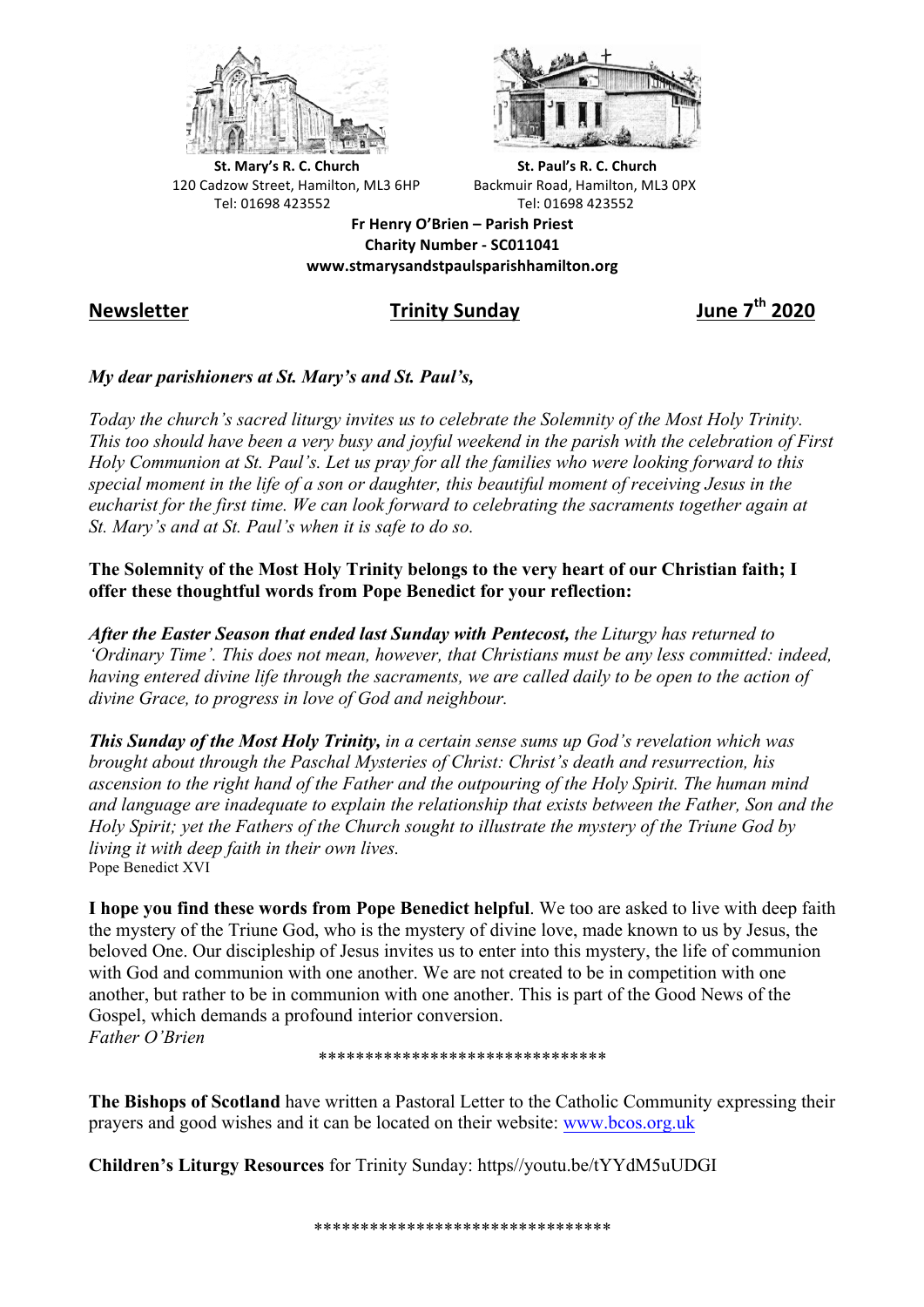**Let me share with you the names of those who have died during these weeks when we have been unable to gather for Mass:**

John Boyce James Donnelly, Mary Teresa Lees, Silvio (Steve) Ferri, Tess McMahon, Helen Brown, Margaret McCluskey, James McDougall, John Henderson, Tom O'Brien, James McMenemy, Frances Murphy, Brian Porteous, Susan McAteer, Margaret Boyd, Julia (Sheila) O'Neill Stephen Mann William McKane

I know you will remember these men and women in your prayers and also their families, who said farewell to a loved one in the most difficult of circumstances. It is painful not to have the beauty of the Requiem Mass in the church and the comfort and strength that comes from the good presence of family and friends and neighbours.

#### **\*\*\*\*\*\*\*\*\*\*\*\*\*\*\*\*\*\*\*\*\*\*\*\*\*\*\*\*\*\*\*\*\*\*\*\*\***

## **A Greeting to the Communities at St. Mary's and St. Paul's Primary Schools**

### *My dear friends at St. Mary's and St. Paul's Primary Schools,*

You are often in my thoughts and prayers, especially when I celebrate Holy Mass each morning in St. Mary's Church or St. Paul's Church. I can tell you that Cadzow Street and Backmuir Road have become very quiet without you coming and going from school. I miss your joyful presence very much.

I have always looked forward to those special days when you walked from school to church so that we could celebrate Mass together. The parishioners and I looked forward to seeing you, from Primary 1 to Primary 7, accompanied by your teachers and the support staff. I cannot tell you how special it is for me as your parish priest to look out at you from the altar and to see the whole community gathered for Mass. It is a wonderful sight!

We are always at our very best when we gather together around the altar with Jesus, who loves each one of us very much. I miss hearing your voices reading the Holy Scriptures and saying your prayers and I miss very much listening to your wonderful singing. A day without music is like a day without sunshine!

The lovely month of May, dedicated to Our Lady would have been a very busy month for us with the celebration of First Holy Communion and Confirmation. We were all looking forward to these special moments together. Please tell your parents that I am thinking about them also and I look forward to celebrating these sacraments with you when it is safe to do so.